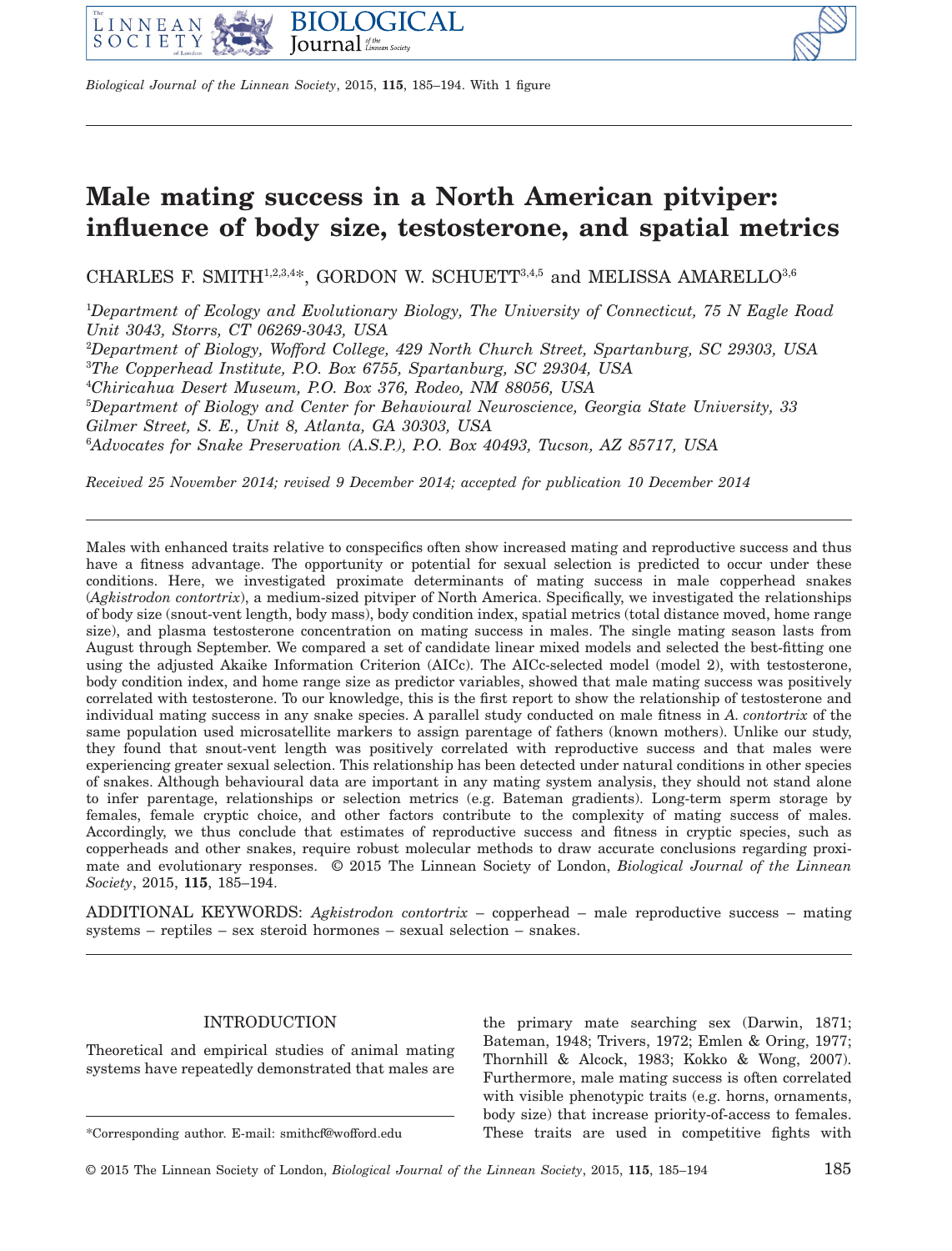conspecifics, mate-searching tactics, and attracting females, hence mate choice (Thornhill & Alcock, 1983; Andersson, 1994; Emlen, 2001; Shuster & Wade, 2003; Smith *et al*.*,* 2008; Klose, Welbergen & Kalko, 2009). However, mating success can also be influenced by non-visible traits such as performance ability (Arnold, 1983; Husak & Fox, 2008; Careau & Garland, 2012), personality (Dall *et al*., 2012; Wolf & Weissing, 2012), sexual and fighting experience (Riechert, Chastel & Becker, 2012), and concentrations of circulating sex hormones (Sinervo *et al*., 2000; Adkins-Regan, 2005; John-Alder *et al*., 2009; Neff & Knapp, 2009). In males, elevated levels of plasma testosterone (T) can increase aggression, vigilance at territories, quality of traits (e.g. colours of feathers and song type), courtship skills, and whole-body performance, including locomotor capacity during mate searching (Husak *et al*., 2006; Hau, 2007; Careau & Garland, 2012). Males with enhanced traits relative to conspecifics often show differential reproductive success (progeny) and thus a fitness advantage (Shuster & Wade, 2003). Under the aforementioned conditions, the opportunity is present for sexual selection to act on males (Darwin, 1871; Arnold & Duvall, 1994; Shuster & Wade, 2003; Jones, 2009).

Among terrestrial vertebrates, most research on mating systems and traits associated with mating success has concerned birds and mammals, with far fewer studies on amphibians and non-avian reptiles such as lizards and snakes. Taxon biases are even found within reptiles, with far less information available on snakes, for instance, than in other lineages (Bonnet, Shine & Lourdais, 2002; Shine, 2003). Secretiveness, cryptic habits, rarity, and small body size play a significant role in explaining this historic gap of information in snakes (Bonnet *et al*., 2002; Clark *et al*., 2014). Nonetheless, in recent years, radiotelemetry has circumvented many logistical problems in locating and observing wild individuals for extended periods (Reinert, 1992; Dorcas & Willson, 2009). Several lineages in particular, the viperids (Jellen *et al*., 2007; Glaudas & Rodríguez-Robles, 2011; Clark *et al*., 2014), several species of colubrids (Blouin-Demers, Gibbs & Weatherhead, 2005; Dubey *et al*., 2009), boids (Rivas & Burghardt, 2005) and pythonids (Slip & Shine, 1988) have proved particularly valuable in radiotelemetric studies of mating systems of snakes (Duvall, Arnold & Schuett, 1992; Aldridge & Duvall, 2002; Clark *et al*., 2014). This success is largely due to large body size, high visibility, spatial predictability, and high population densities (Duvall *et al*., 1992; Duvall, Schuett & Arnold, 1993), which have permitted the field study of their mating systems, reproductive success, and sexual selection (Duvall & Schuett, 1997; Coupe, 2002; Greene *et al*., 2002; Rivas & Burghardt, 2005; Jellen

*et al*., 2007; Dugan, Figueroa & Hayes, 2008; Glaudas & Rodríguez-Robles, 2011; Schuett, Repp & Hoss, 2011; Schuett *et al*., 2013; Clark *et al*., 2014).

Here, we tested hypotheses concerning the mating system of copperhead snakes (*Agkistrodon contortrix*), a medium-sized pitviper of North America (Fitch, 1960; Gloyd & Conant, 1990) using linear mixed models (Burnham & Anderson, 2004). Specifically, we asked the following questions: (1) Is body size (snoutvent length, body mass) and body condition index (BCI) in males correlated with their mating (copulation) success? This taxon exhibits male-biased sexual size dimorphism (Fitch, 1960). (2) Do males that move greater distances and have larger home ranges locate and copulate with more females? and (3) Are concentrations of plasma testosterone in males correlated with their mating success (which we define as the frequency of copulations with unique mates)?

# MATERIAL AND METHODS RESEARCH SITE

The study site was located in a 485 ha parcel of basalt trap rock ridge ecosystem situated 4.75 km NW of Meriden, Connecticut. Details of the topography and climate of this region are presented elsewhere (Smith, 2007; Smith *et al*., 2009).

# **SUBJECTS**

After their initial capture in spring (April), subjects were transported to the laboratory for processing. Under Isoflurane anesthesia, body mass  $(\pm 0.5 \text{ g})$  was determined using a triple beam balance, and snoutvent length (SVL:  $cm \pm 0.2$ ) was measured using a non-stretchable cloth measuring tape. Ten adult males were surgically implanted with standard radiotransmitters (per Smith *et al*., 2009; Smith, Schuett & Schwenk, 2010). Using procedures of Waye & Mason (2008), the BCI of each male we selected to radiotrack was calculated as the residual score from the general linear regression of ln-transformed mass against ln-transformed SVL.

Regardless of size, all copperheads encountered at the field site were permanently marked for future identification using passive integrated transponder (PIT) tags (125 kHz 12 mm, Biomark, Boise, Idaho, USA; Gibbons & Andrews, 2004). PIT tags were injected one-third of the body length anterior from the cloaca and the last three characters of the 10-character PIT code were used as an identification code for all records pertaining to an individual.

# RADIO-TRACKING AND BEHAVIOURAL OBSERVATIONS

The ten male subjects implanted with radiotransmitters were located every 48–72 h in August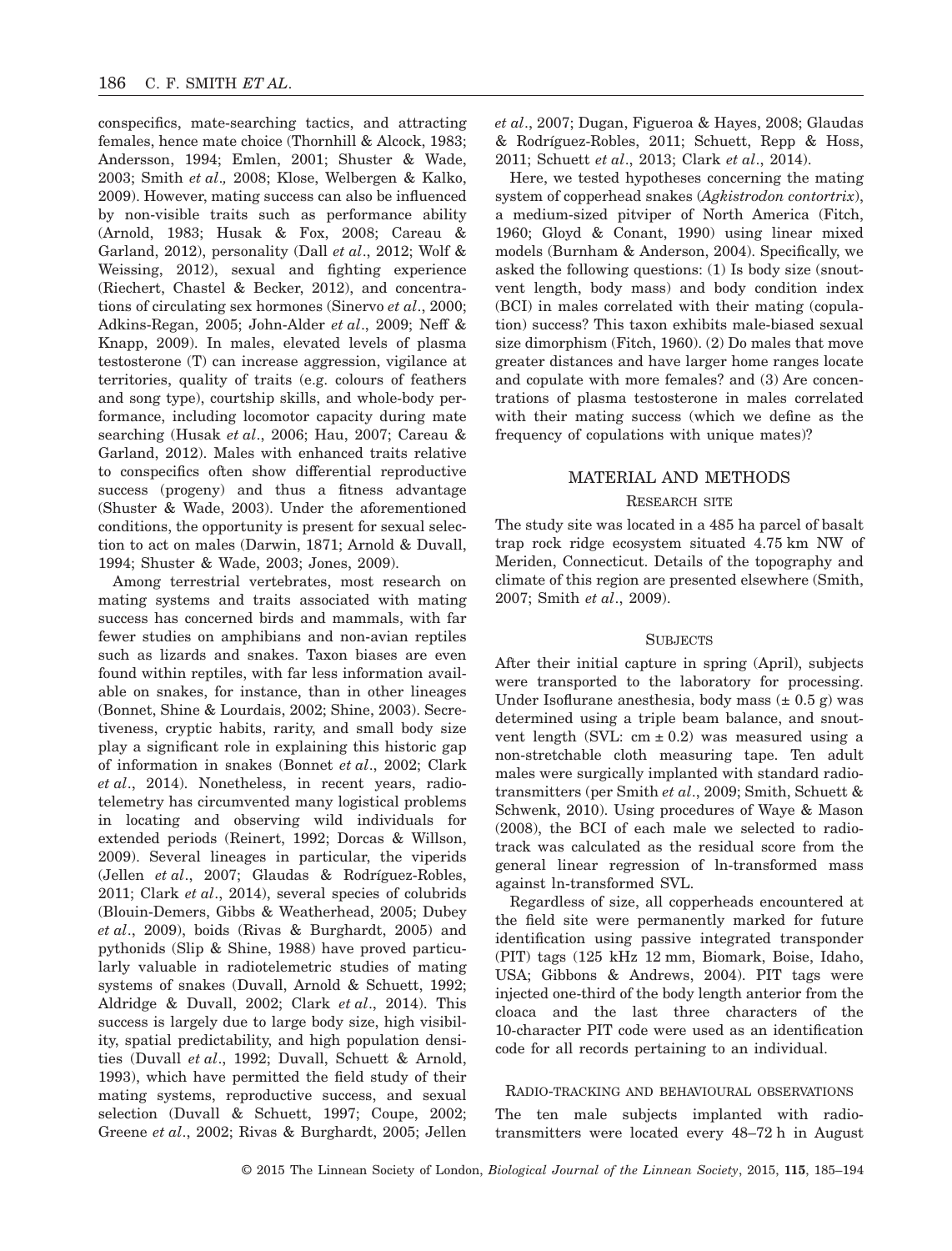# SPATIAL MEASUREMENTS

Subjects implanted with radio-transmitters were located and observed in the field on 17 occasions during August and 19 times during September (Smith *et al*., 2009). Movement distances and home range sizes for males were calculated using the Animal Movement Extension option in ArcView 3.2 (Hooge, Eichenlaub & Solomon, 1999). Home range size was estimated using 100% minimum convex polygon (MCP) and kernel 95% and 50% contour intervals as determined by ArcView. Because a single point lying outside the normal range of an animal can artificially inflate activity range size, range estimates were recalculated after removing 5% and 10% of outliers using the Animal Movement harmonic mean outlier removal procedure (Hooge *et al*., 1999). Comparisons of values prior to and following outlier removal showed no significant outlier effect; therefore, only values prior to outlier removal were used in the statistical analyses. For kernel estimates of home range size, smoothing values were determined using least-squares cross-validation (Seaman *et al*., 1999).

We were unable to monitor every movement made by each male; hence, we relied on analyzing their movements as straight-lines. Although straight-line estimates of movement can underestimate the actual distance moved by as much as 50% (Madsen, 1984; Tiebout & Carey, 1987; Secor, 1992), based on our tracking protocol we assumed underestimation of straight-line movement to be equivalent for all individuals (Secor, 1994; see Table 1 herein).

# COLLECTION OF BLOOD FOR MEASURING HORMONES

Blood for subsequent hormone analysis was sampled from all radio-tracked males at four equally spaced times; twice during August and twice during September. From these samples, radio-immunoassays (RIAs) were conducted for testosterone (T). Measurement of T in this copperhead population is detailed in Smith *et al*. (2010). Briefly, following their capture, blood was collected immediately in the field. Collection of blood samples to obtain plasma for sex steroid analysis was accomplished by gently restraining subjects in a clear acrylic tube. A small volume of blood (0.5- 1 mL; less than 4% of total blood volume) was collected via heart-puncture (cardiocentesis) using a sterile-disposable 1 mL tuberculin syringe (coated with sodium heparin), fitted with a sterile-disposable 26-gauge needle. Sampling typically required < 60 s from initial capture until the blood sample was obtained (Schuett *et al*., 2004a) and the subject released (or held for further processing). Blood was transported in individual 1.5 mL centrifuge tubes at ambient (∼20 °C) temperature. Steroid levels are unaffected when blood is maintained at ambient temperatures for short (< 24-h) periods (Taylor & Schuett, 2004).

In the laboratory, the blood samples were placed in disposable microcentrifuge tubes (1 mL) and centrifuged at 13 000  $g$  at room temperature (21–23 °C) for 5 min to separate plasma. Plasma was collected using a micropipette fitted with a sterile-disposable tip and transferred to another microcentrifuge tube that was

| ID  | <b>SVL</b> | BМ    | <b>BCI</b> | $T$ (ng mL <sup>-1</sup> ) | <b>TDM</b> | <b>HRS</b> | MS             |
|-----|------------|-------|------------|----------------------------|------------|------------|----------------|
| 15a | 76.2       | 322.8 | 0.4598     | 35.90                      | 817.70     | 0.29       |                |
| e36 | 68.5       | 194.1 | $-0.0003$  | 35.73                      | 962.03     | 1.04       |                |
| d54 | 95.1       | 347.8 | 0.4340     | 27.27                      | 1985.69    | 2.92       | 5              |
| 96c | 60.4       | 160.2 | $-0.1351$  | 32.31                      | 2068.30    | 3.03       | $\overline{2}$ |
| 71c | 78.0       | 321.9 | 0.4466     | 26.74                      | 2761.87    | 7.54       | 5              |
| 4gh | 71.6       | 274.5 | 0.3260     | 41.32                      | 2741.11    | 6.96       | 3              |
| 06a | 62.1       | 166.0 | $-0.1121$  | 39.96                      | 2460.16    | 8.03       | 5              |
| 825 | 78.2       | 361.0 | 0.5599     | 34.79                      | 1481.10    | 1.96       | 4              |
| 263 | 75.4       | 283.1 | 0.3344     | 28.35                      | 4658.69    | 14.91      | 5              |
| 104 | 83.2       | 468.1 | 0.7916     | 35.92                      | 1438.27    | 1.97       | $\overline{2}$ |

**Table 1.** Mating success variables used in linear mixed models (Table 2) involving ten adult male copperhead subjects (*Agkistrodon contortrix*). Measurements were obtained in the mating season (August and September, 2003)

ID = male subject; SVL = snout-vent length (cm); BM = body mass (g); BCI = body condition index;  $T$  = mean plasma testosterone (ng mL<sup>-1</sup>) level for the mating season; TDM = total distance moved (m); HRS = home range size (minimum convex polygon, hectare); MS = frequency of male mating success (coitus) with unique females for the mating season.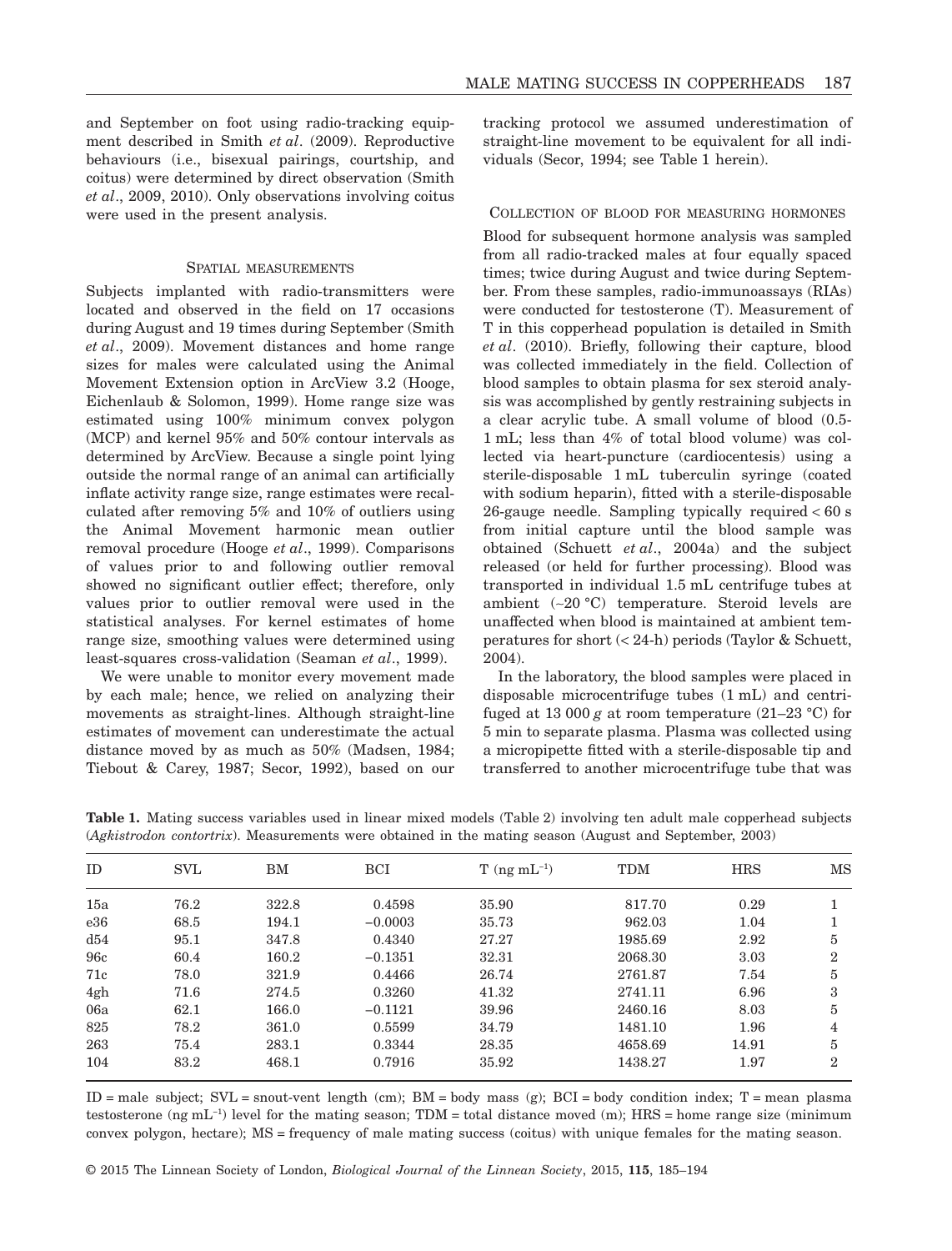permanently labeled with the specimen identification code and date. Plasma samples were placed in an ultra-low freezer (−80 °C) until RIAs could be performed.

#### RADIO-IMMUNOASSAY OF TESTOSTERONE

Procedures for conducting radio-immunoassays (RIAs) of testosterone (T) followed Schuett *et al*. (1997, 2004a, b, 2005, 2006). Briefly, in quantifying T, we used commercial RIA kits but with several appropriate modifications (e.g. use of snake plasma rather than rat plasma for validation procedures) to measure steroid concentrations from the collected plasma of subjects. Validation included both quantitative recovery and parallelism. All values for plasma T concentrations are in ng mL−1. Two different RIAs were performed for T and all samples were run in duplicate (duplicate reactions from a single extraction). The intra-assay coefficients of variation (CVs) were 9.1% and 11.1 %, and the inter-assay CV was 11.9%. Testosterone data (Table 1) represent the arithmetic means of four samples for each of the ten males during the mating season (August and September).

# VARIABLES OF MALE MATING SUCCESS

The influence of body length (SVL), BCI, testosterone (T), total distance moved (TDM), and home range size (HRS) on male mating success (number of unique copulated females) were compared with five linear mixed models using the R statistical program (R Core Team, 2014) and packages lme4 (Bates *et al*., 2014), lmerTest (Kuznetsova, Brockhoff & Christensen, 2014), and MuMIn (Barton, 2014). We included month (to account for serial autocorrelation) and ID (to account for non-independence of multiple records of individuals) as random variables, male mating success as a response variable, and SVL, BCI, TDM, HRS, and T as predictor variables. To select the best-fitting, most parsimonious model from among the five candidate models, we used Akaike's Information Criterion adjusted for small sample sizes (AICc) (Burnham & Anderson, 2004; Bolker, 2008).

#### RESULTS

# **SUBJECTS**

Variables (SVL, BCI, TDM, HRS and T) analyzed in this study are presented in Table 1. Snout-vent length (SVL) and body mass (BM) were highly correlated  $(F = 15.47, P = 0.004, R^2 = 0.66, N = 10)$ ; therefore, owing to the stability of SVL (e.g. mass can change instantaneously with food or water consumption), it was used as the metric of male body size in all subsequent analyses. The SVLs of the ten radiotracked males ranged from 62.1–85.2 cm (SVL mean = 74.87 cm, ± 3.21 SE, *N* = 10). Mean SVL of the radio-tracked males was not significantly different from mean SVL of all other adult males we measured (SVL mean =  $75.20 \text{ cm} \pm 1.58 \text{ SE}$ ,  $N = 47$ ,  $P = 0.46$ .

Adult males were significantly larger (SVL, BM) than females (SVL:  $F = 18.8677$ ,  $P < 0.0001$ ; body mass:  $F = 3.9757$ ,  $P = 0.0256$ ), a phenomenon termed male-biased sexual size dimorphism (SSD). This relationship has been reported in copperheads (Fitch, 1960, 1981) and many other snake species (Shine, 1994; Amarello *et al*., 2010).

#### RADIO-TRACKING AND BEHAVIOURAL OBSERVATIONS

During August and September, mating was recorded in the ten males with radio-transmitters on 33 occasions involving 18 females (14 females fitted with radio-transmitters for a related concurrent study and 4 'incidental' females that were not fitted with radiotransmitters) (Table 1). Highly significant correlations were detected among the three parameters used to estimate male HRS (MCP, 95% kernel, 50% kernel home range,  $R^2 > 0.63$ ,  $P < 0.006$ , but for reasons discussed by others (Row & Blouin-Demers, 2006), MCP was selected for all statistical comparisons. Total distance moved (TDM) and HRS were also highly correlated  $(R^2 = 0.96, P = 0.0001)$ .

#### MALE MATING SUCCESS VARIABLES

The AICc-selected model (model 2) included HRS, T, and BCI as predictor variables (Fig. 1, Table 2). The frequency of male mating success was significantly correlated with T (β =  $0.051 \pm 0.02$ , t = 2.99, P = 0.013), but not BCI  $(\beta = 0.588 \pm 0.94, t = 0.63,$  $P = 0.552$ ) or HRS ( $\beta = 0.125 \pm 0.06$ ,  $t = 2.03$ ,  $P = 0.079$ . None of the other candidate models were equally parsimonious  $(\Delta AIC < 4)$ , but model 1, which included HRS, T, and SVL as predictor variables, was close based on  $\triangle AIC$  ( $\triangle AIC = 5$ ). In model 1, male mating success was significantly correlated with HRS (β = 0.137 ± 0.06, t = 2.45, *P* = 0.026) and T (β =  $0.054 \pm 0.02$ ,  $t = 3.35$ ,  $P = 0.0004$ ), but not SVL (β = 0.045 ± 0.03, t = 1.75, *P* = 0.10). Unlike model 2, HRS was significant in model 1, and in both models T was significant.

#### DISCUSSION

The AICc-selected model (model 2), with T, BCI, and HRS as predictor variables, showed that the frequency of male mating success was positively correlated only with T. Of our three hypotheses, we did not anticipate rejecting large body size (SVL) and BCI.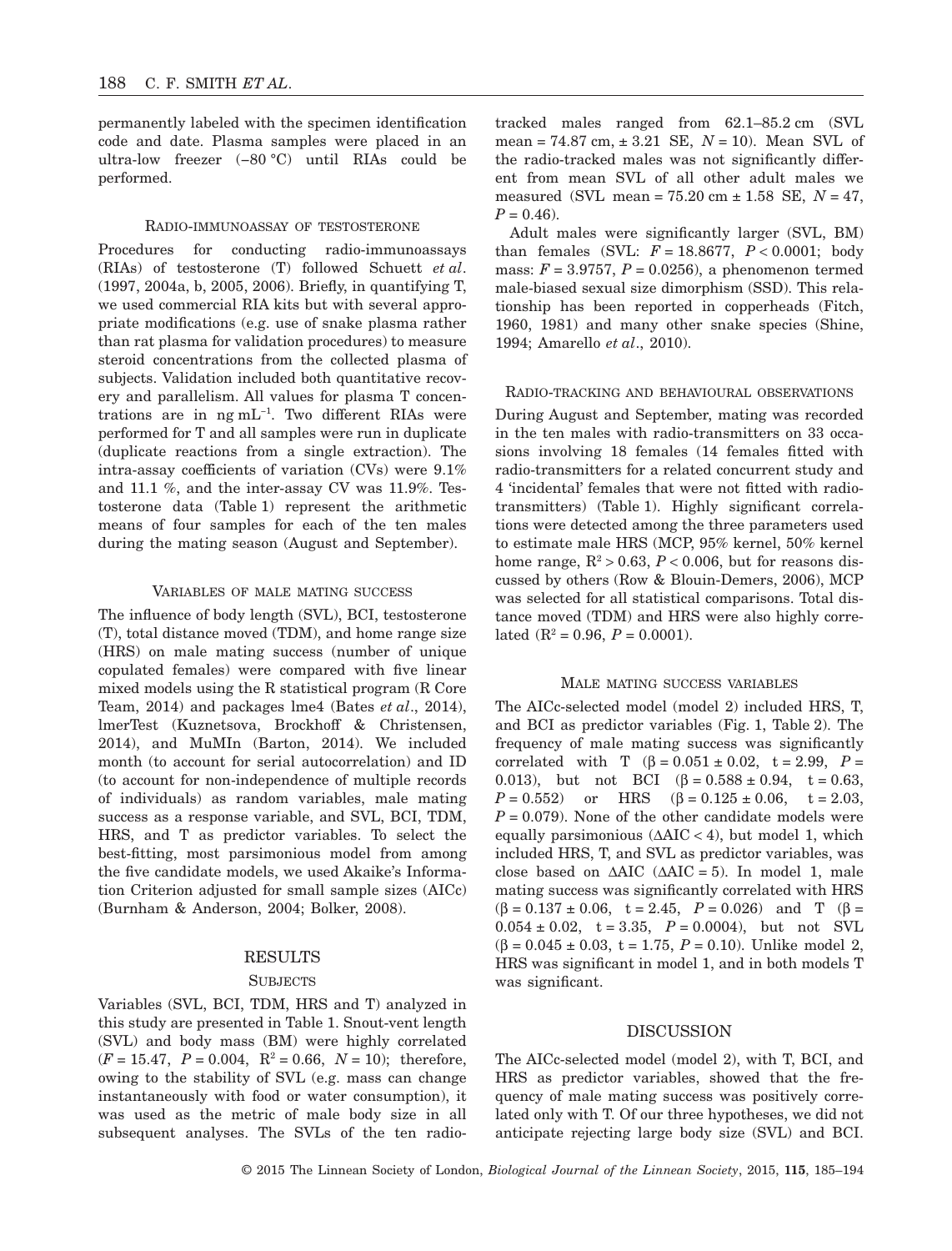

**Figure 1.** Relationship of plasma testosterone and mating success (frequency of copulation involving new females) in ten male copperheads (*Agkistrodon contortrix*). Gray circles denote August, and black circles denote September. See Table 1.

**Table 2.** Model selection criteria (Akaike's Information Criterion, AIC) and fitted parameters. Each model included month to account for serial autocorrelation and ID to account for non-independence of multiple records of individuals as random variables, and male mating success as a response variable. AICc = Akaike's Information Criterion adjusted for small sample sizes, ΔAICs = difference between AICc and most parsimonious model's AICc.  $HRS = home range size; T = testosterone; BCI = body$ condition index; TDM = total distance moved; and SVL = snout-vent length. See Table 1. For further details see *Methods*

| Model          | AICc | $\triangle AICc$ | Predictor variables |
|----------------|------|------------------|---------------------|
| $\overline{2}$ | 91   |                  | HRS, T, BCI         |
| $\mathbf{1}$   | 96   | 5                | HRS, T, SVL         |
| $\overline{4}$ | 101  | 10               | TDM, T, BCI         |
| 3              | 106  | 15               | TDM, T, SVL         |
| $\Omega$       | 116  | 24               | HRS, T. SVL, TDM    |

Schuett (1997), for example, reported that large body size in male copperheads was important in winning fights and obtaining priority-of-access to mates under laboratory conditions. Other studies concerning snakes support these results (Madsen *et al*., 1993; Madsen & Shine, 1994; Shine, 2003; Jellen *et al*., 2007; Dubey *et al*., 2009). Presumably, large males also are capable of moving greater distances and having larger home ranges (Glaudas & Rodríguez-Robles, 2011). Nonetheless, several field studies of pit vipers and other snakes corroborate our current findings with respect to SVL and male mating success (Duvall & Schuett, 1997; Blouin-Demers *et al*., 2005; Jellen *et al*., 2007; Dubey *et al*., 2009; Ursenbacher, Erny & Fumagalli, 2009).

We also predicted that total distance moved (TDM) and HRS would be positively correlated with male mating success, but under model 2 TDM was not selected and HRS was rejected though approached significance  $(P = 0.079)$ . In model 1, however, HRS was significant  $(P = 0.026)$ . Other studies of snakes have shown a positive relationship with movements, HRS and mating (coitus) success in males (Duvall & Schuett, 1997; Prosser *et al*., 2002; Weatherhead *et al*., 2002; Jellen *et al*.*,* 2007; Glaudas & Rodríguez-Robles, 2011).

In model 2 we found support for our hypothesis that plasma testosterone levels of males would be significantly correlated with frequency of mating success (the number of copulations with unique mates). Studies investigating the relationship of T and mating success in wild snakes are essentially nonexistent, but studies of other vertebrates show that males with high levels of circulating androgens (e.g. T) often secure more mates and have greater mating success through displays and colour patterns influencing female choice, successfully holding territories, or by winning fights, challenges and guarding mates (Wingfield, 1984; Alatalo *et al*.*,* 1996; Ketterson & Nolan, 1999; Westneat & Stewart, 2003; Hau, 2007; Ouyang *et al*.*,* 2011). Furthermore, males with higher T levels show greater locomotor and whole-body performance (Irschick *et al*., 2008; Higham & Irschick, 2013), which can lead to increased encounters with females (Garamszegi *et al*., 2005) and greater reproductive success (Sinervo *et al*., 2000; Gowan, McBrayer & Rostal, 2010). Importantly, Garland, Bennett & Daniels (1990) showed that locomotor performance in garter snakes (*Thamnophis s. fitchi*) is heritable and thus a target of selection (Husak *et al*., 2006, 2009; Irschick *et al*.*,* 2008). In general, high levels of activity coupled with mate searching and interactions with females, a sort of endurance rivalry, can often predict male mating and reproductive success (Keogh *et al*., 2012).

King and colleagues (King, 2002; King, Cline & Hubbard, 2004; King & Bowden, 2013) provide groundbreaking research on the inheritance of testosterone (T) levels in North American natricine snakes (genus *Thamnophis*). Importantly, significant effects were detected with respect to heritability estimates  $(h<sup>2</sup>)$  and family differences. However, whether greater T levels in adult male *Thamnophis* translates to increased reproductive success remains for future studies (King & Bowden, 2013). Though not known in non-avian reptiles, selection can act on testosterone production in wild birds (McGlothin *et al*.*,* 2010).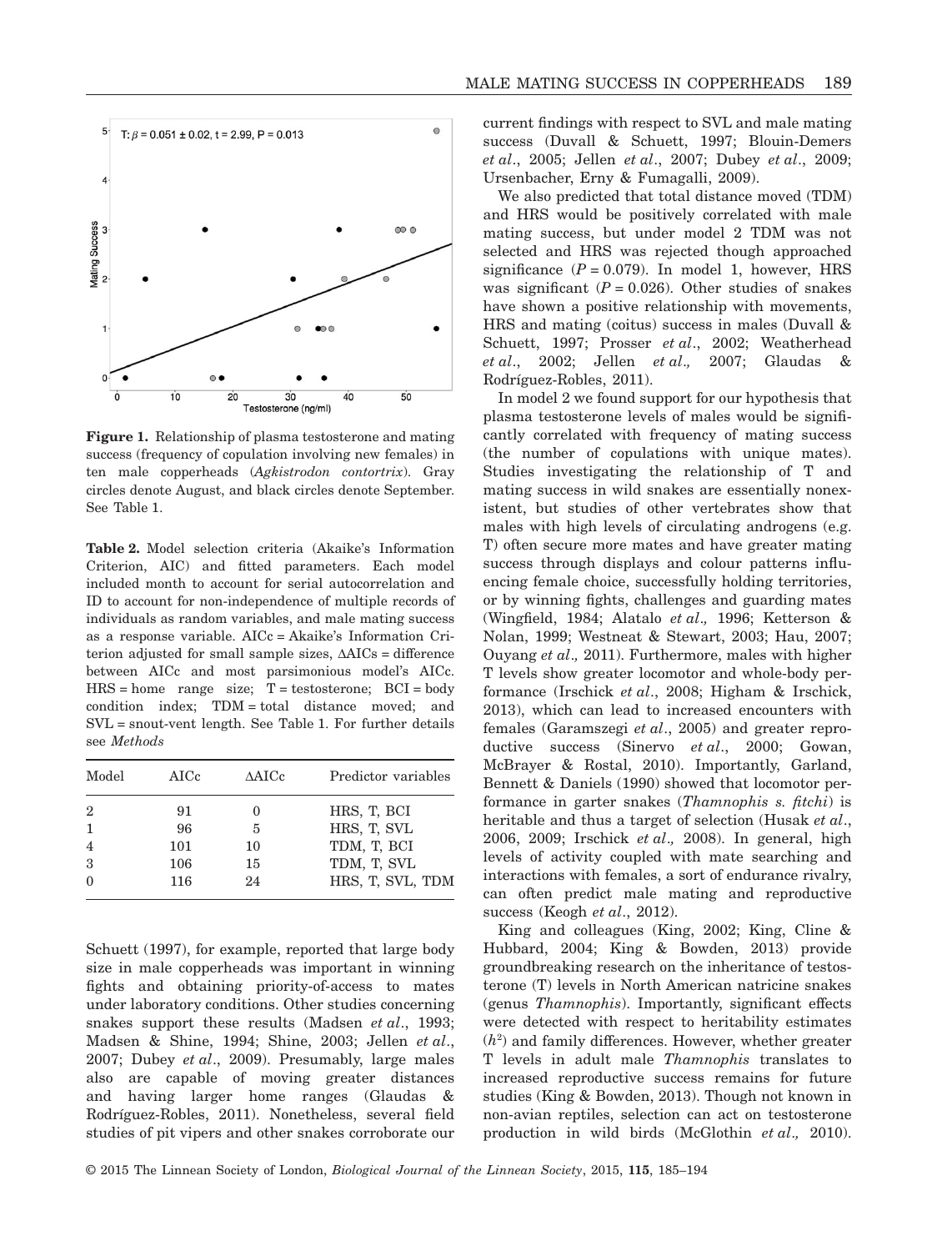Heritability, family differences, and selection on T levels and production have not been studied in copperheads or other snakes and is thus a rich area for future research.

Finally, with few exceptions (Schuett & Grober, 2000), most studies concerning steroid levels in snakes report only means and standard errors rather than individual values for individuals (Taylor & DeNardo, 2011). Our previous work on copperheads from the population we report here, for example, only provided means and standard errors (Smith *et al*., 2010). Accordingly, we support the view that a full understanding of variance in reproductive success and endocrinological metrics will need to incorporate the shifting paradigm of individual differences and animal personalities (Kempenaers, Peters & Foerster, 2007; Zera, Harshman & Williams, 2007; Dall *et al*., 2012; Wolf & Weissing, 2012). Instead of abandoning altogether the 'tyranny of the Golden Mean' (Bennett, 1987; Williams, 2008), we suggest also presenting data on individuals.

# MEASURING SEXUAL SELECTION

In other species of snakes, including viperids, standard variances on mating frequencies ( $I_s = \sigma^2/\overline{\chi}^2$ , Wade, 1979; Wade & Arnold, 1980) have been used as estimates of the potential for sexual selection (Madsen & Shine, 1994; Duvall & Schuett, 1997; Prosser *et al*., 2002). For example, based on our mating data in Table 1, we found that *Is* for copperheads showed no sex differences (Kolmogorov– Smirnov two-sample test,  $\circlearrowleft^{\neg} = 0.45$ ,  $\mathcal{Q} = 0.40,$  $P = 0.61$ ; Zar, 1999). However, based on Arnold & Duvall (1994) and Shuster & Wade (2003), mating success and the potential for sexual selection is best expressed as a function of the number of progeny produced by an individual in a given reproductive season. Furthermore, methods have been generated to overcome statistical biases associated with analyzing sexual selection gradients in open populations (Mobley & Jones, 2012).

Our research group (Levine *et al*.*,* 2014) conducted a parallel study on male fitness in *A. contortrix* from the population discussed herein, but analyzed mating success per Arnold & Duvall (1994) using 22 microsatellite markers to assign the parentage of fathers (all mothers were known) and the methods outlined in Mobley & Jones (2012) for open populations. Unlike the results of this study, Levine *et al*. (2014) found that SVL was positively correlated with male reproductive success (progeny) and males were experiencing greater sexual selection than females. With a range of alternative reproductive tactics operating in copperheads and other snakes, such as longterm sperm storage, cryptic female choice, sneaky

males, and mate mimicry (Schuett, 1992; Zamudio & Sinervo, 2000; Booth & Schuett, 2011; Jellen & Aldridge, 2011; Clark *et al*., 2014; Levine *et al*., 2014), the relationship of male body size, copulation success and production of progeny to individual fitness is complex and requires further investigation.

#### ACKNOWLEDGEMENTS

The authors gratefully acknowledge J. Victoria and L. Fortin, Connecticut Department of Environmental Protection Wildlife Division, for permits, telemetry equipment, and funds to purchase radio-transmitters, PIT tags, and other supplies. Thanks also to A. Bentley, S. Berube, H. Gruner, R. Gibson, D. Hardy, Sr., and three anonymous reviewers for their valuable comments on an earlier version of the manuscript. Funding was provided by the American Wildlife Research Foundation, The Copperhead Institute, Georgia State University, The University of Connecticut Department of Ecology and Evolutionary Biology Wetzel Fund, the Connecticut Department of Environmental Protection Non-game Fund, Sigma Xi, Zoo Atlanta, and a NSF Predoctoral Fellowship to CFS. The study was conducted under the supervision of The University of Connecticut Institutional Animal Care and Use Committee, protocol number S211 1201.

# REFERENCES

- **Adkins-Regan E. 2005.** *Hormones and animal social behavior*. Princeton, NJ: Princeton University Press.
- **Alatalo RV, Hoglund J, Lundberg A, Rintamaki PT, Silverin B. 1996.** Testosterone and male mating success on the black grouse leks. *Proceedings of the Royal Society of London Series B-Biological Sciences* **263:** 1697–1702.
- **Aldridge RD, Duvall D. 2002.** Evolution of the mating season in the pitvipers of North America. *Herpetological Monographs* **16:** 1–25.
- **Amarello M, Nowak EM, Taylor EN, Schuett GW, Repp RA, Rosen PC, Hardy DL Sr. 2010.** Potential environmental influences on variation in body size and sexual size dimorphism among Arizona populations of the western diamond-backed rattlesnake (*Crotalus atrox*). *Journal of Arid Environments* **74:** 1443–1449.
- **Andersson M. 1994.** *Sexual selection*. Princeton, NJ: Princeton University Press.
- **Arnold SJ. 1983.** Morphology, performance and fitness. *American Zoologist* **23:** 347–361.
- **Arnold SJ, Duvall D. 1994.** Animal mating systems: a synthesis based on selection theory. *American Naturalist* **143:** 317–348.
- **Barton K. 2014.** *MuMIn: multi-model inference. R package version 1.10.5*. Available at: [http://CRAN.R-project.org/](http://CRAN.R-project.org/package=MuMIn) [package=MuMIn](http://CRAN.R-project.org/package=MuMIn)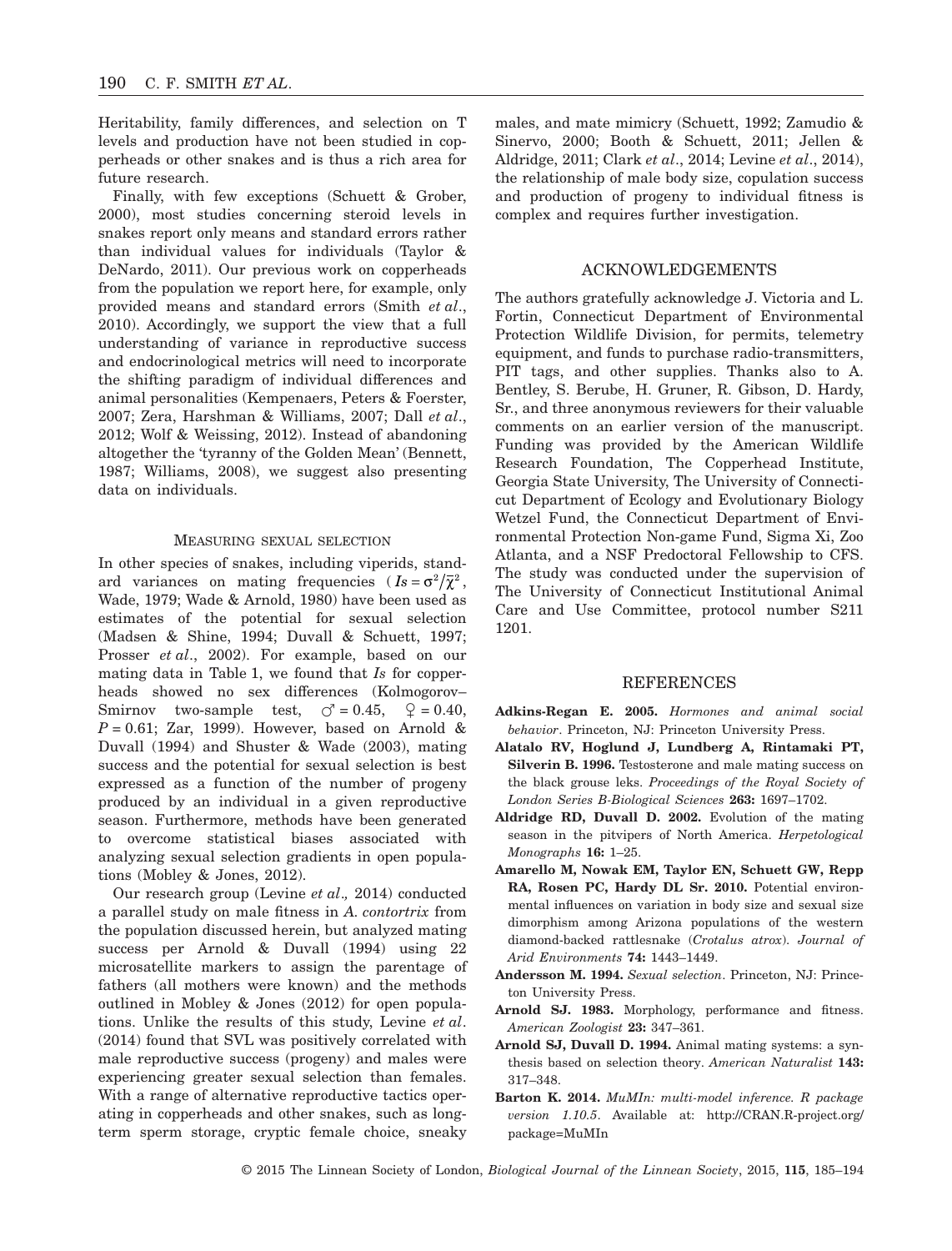- **Bateman AJ. 1948.** Intra-sexual selection in *Drosophila*. *Heredity* **2:** 349–368.
- **Bates D, Maechler M, Bolker B, Walker S. 2014.** *lme4: linear mixed-effects models using Eigen and S4\_. R package version 1.1-7*. Available at: [http://CRAN.R-project.org/](http://CRAN.R-project.org/package=lme4) [package=lme4](http://CRAN.R-project.org/package=lme4)
- **Bennett AF. 1987.** Interindividual variability: an underutilized resource. In: Feder ME, Bennett AF, Burggren WW, Huey RB, eds. *New directions in ecological physiology*. Cambridge, UK: Cambridge University Press, 147–169.
- **Blouin-Demers G, Gibbs HL, Weatherhead PJ. 2005.** Genetic evidence for sexual selection in black rat snakes, *Elaphe obsoleta*. *Animal Behaviour* **69:** 225–234.
- **Bolker BM. 2008.** *Ecological models and data in R*. Princeton, NJ: Princeton University Press.
- **Bonnet X, Shine R, Lourdais O. 2002.** Taxonomic chauvinism. *Trends in Ecology and Evolution* **17:** 1–3.
- **Booth W, Schuett GW. 2011.** Molecular genetic evidence for alternative reproductive strategies in North American pitvipers (Serpentes: Viperidae): long-term sperm storage and facultative parthenogenesis. *Biological Journal of the Linnean Society* **104:** 934–942.
- **Burnham KP, Anderson DR. 2004.** Multimodel inference: understanding AIC and BIC in model selection. *Sociological Methods and Inference* **33:** 261–304.
- **Careau V, Garland T Jr. 2012.** Performance, personality, and energetics: correlation, causation and mechanisms. *Physiological and Biochemical Zoology* **85:** 543–571.
- **Clark RW, Schuett GW, Repp RA, Amarello M, Smith CF. 2014.** Mating systems, reproductive success, and sexual selection in secretive species: a case study of the western diamond-backed rattlesnake, *Crotalus atrox*. *PLoS ONE* **9:** e90616.
- **Coupe B. 2002.** Pheromones, search patterns, and old haunts: how do male timber rattlesnakes (*Crotalus horridus*) locate mates? In: Schuett GW, Höggren M, Douglas ME, Greene HW, eds. *Biology of the vipers*. Eagle Mountain, UT: Eagle Mountain Publishing, 139– 148.
- **Dall SRX, Bell AM, Bolnick DI, Ratnieks FLW. 2012.** An evolutionary ecology of individual differences. *Ecology Letters* **15:** 1189–1198.
- **Darwin C. 1871.** *The descent of man, and selection in relation to sex*. London: Murray.
- **Dorcas ME, Willson JD. 2009.** Innovative methods for studies of snake ecology and conservation. In: Mullin SJ, Seigel RA, eds. *Snakes: ecology and conservation*. Ithaca, NY: Cornell University Press, 5–37.
- **Dubey S, Brown GP, Madsen T, Shine R. 2009.** Sexual selection favours large body size in males of a tropical snake (*Stegonotus cucullatus*, Colubridae). *Animal Behaviour* **77:** 177–182.
- **Dugan EA, Figueroa A, Hayes WK. 2008.** Home range size, movements, and mating phenology of sympatric red diamond (*Crotalus ruber*) and southern Pacific (*C. oreganus helleri*) rattlesnakes in southern California. In: Hayes WK, Beaman KR, Cardwell MD, Bush SP, eds. *The biology of*

*rattlesnakes*. Loma Linda, CA: Loma Linda University Press, 353–364.

- **Duvall D, Arnold SJ, Schuett GW. 1992.** Pitviper mating systems: ecological potential, sexual selection, and microevolution. In: Campbell JA, Brodie ED Jr, eds. *Biology of the pitvipers*. Tyler, TX: Selva, 321–336.
- **Duvall D, Schuett GW. 1997.** Straight-line movement and competitive mate searching in prairie rattlesnakes, *Crotalus viridis viridis*. *Animal Behaviour* **54:** 329–334.
- **Duvall D, Schuett GW, Arnold SJ. 1993.** Ecology and evolution of snake mating systems. In: Seigel RA, Collins JT, eds. *Snakes: ecology and behavior*. New York, NY: McGraw-Hill, 165–200.
- **Emlen DJ. 2001.** Costs and the diversification of exaggerated animal structures. *Science* **291:** 1534–1536.
- **Emlen ST, Oring LW. 1977.** Ecology, sexual selection and the evolution of mating systems. *Science* **197:** 215–223.
- **Fitch HS. 1960.** Autecology of the copperhead. *University of Kansas, Museum of Natural History Miscellaneous Publication* **13:** 85–288.
- **Fitch HS. 1981.** Sexual size differences in reptiles. *University of Kansas, Museum of Natural History Miscellaneous Publication* **70:** 1–72.
- **Garamszegi LZ, Eens M, Boussès S, Møller AP. 2005.** Testosterone, testes size, and mating success in birds: a comparative study. *Hormones and Behaviour* **47:** 389– 409.
- **Garland T Jr, Bennett AF, Daniels CB. 1990.** Heritability of locomotor performance and its correlates in a natural population of vertebrates. *Experientia* **46:** 530–533.
- **Gibbons JW, Andrews KM. 2004.** PIT tagging: simple technology at its best. *BioScience* **54:** 447–454.
- **Glaudas X, Rodríguez-Robles JA. 2011.** Vagabond males and sedentary females: spatial ecology and mating system of the speckled rattlesnake (*Crotalus mitchellii*). *Biological Journal of the Linnean Society* **103:** 681–695.
- **Gloyd HK, Conant R. 1990.** *Snakes of the Agkistrodon complex: a monographic review*. Contributions in Herpetology 6. Oxford, OH: Society for the Study of Amphibians and Reptiles.
- **Gowan TA, McBrayer LD, Rostal DC. 2010.** Seasonal variation in testosterone and performance in males of a non-territorial lizard species. *Physiology & Behavior* **100:** 357–363.
- **Greene HW, May PG, Hardy DL Sr, Sciturro JM, Farrell TM. 2002.** Parental behavior by vipers. In: Campbell JA, Brodie ED Jr, eds. *Biology of the pitvipers*. Tyler, TX: Selva, 179–206.
- **Hau M. 2007.** Regulation of male traits by testosterone: implications for the evolution of vertebrate life histories. *BioEssays* **29:** 133–144.
- **Higham TE, Irschick DJ. 2013.** Springs, steroids, and slingshots: the roles of enhancers and constraints in animal movements. *Journal of Comparative Physiology B* **183:** 583– 595.
- **Hooge PN, Eichenlaub W, Solomon E. 1999.** *The animal movement program*. Anchorage, Alaska: USGS, Alaska Biological Science Center.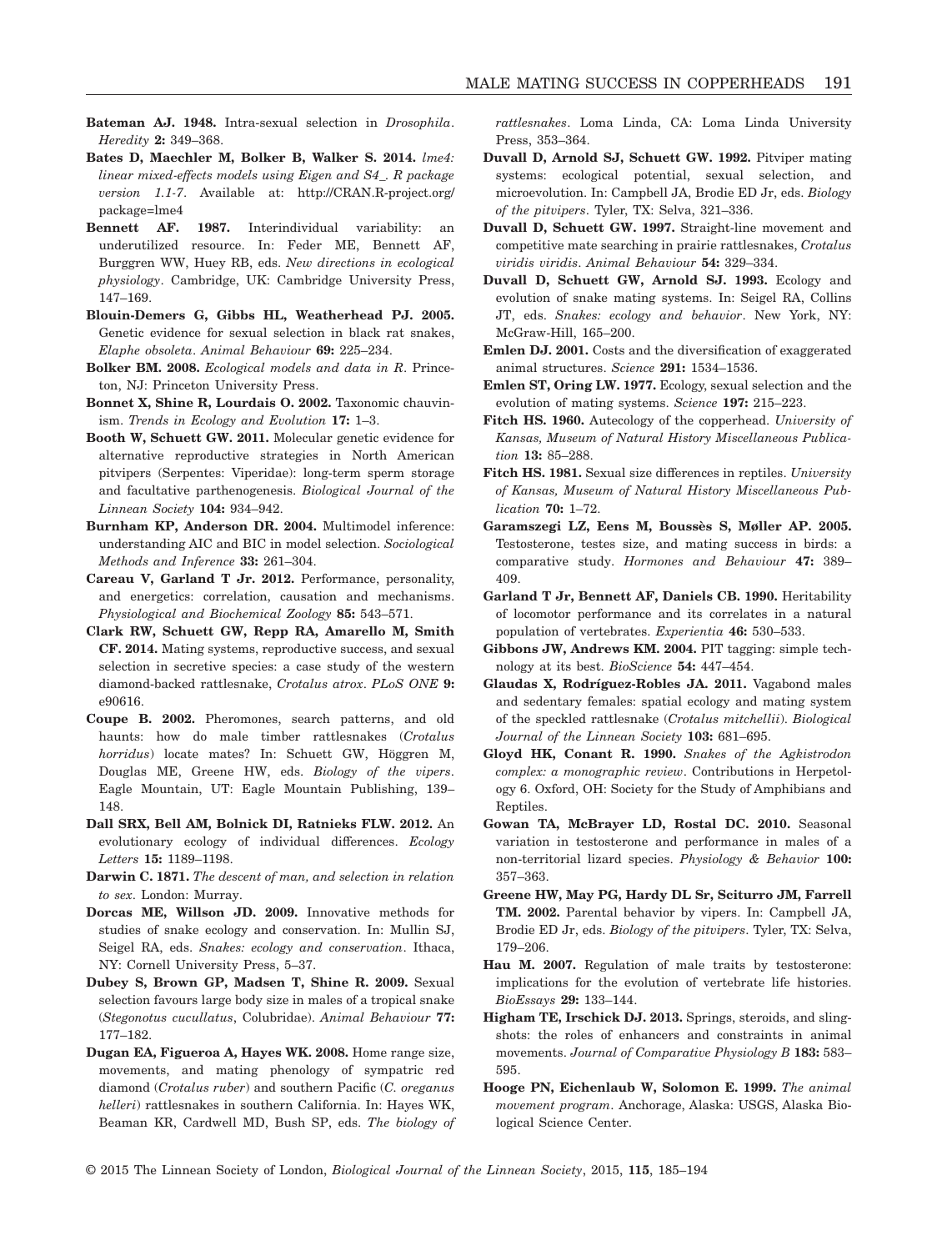- **Husak JF, Fox SF. 2008.** Sexual selection on locomotor performance. *Evolution Ecology Research* **10:** 213–228.
- **Husak JF, Fox SF, Lovern MB, Van Den Bussche RA. 2006.** Faster lizards sire more offspring: sexual selection on whole-animal performance. *Evolution* **60:** 2122–2130.
- **Husak JF, Irschick DJ, McCormick SD, Moore IT. 2009.** Hormonal regulation of whole-animal performance: implications for selection. *Integrative and Comparative Biology* **49:** 349–353.
- **Irschick DJ, Meyers JJ, Husak JF, Le Galliard JF. 2008.** How does selection operate on whole-organism function performance capabilities? A review and synthesis. *Evolutionary Ecology Resources* **10:** 177–196.
- **Jellen BC, Aldridge RD. 2011.** Paternity patterns. In: Aldridge RD, Sever DM, eds. *Reproductive biology and phylogeny of snakes, vol. 9*. Boca Raton, FL: CRC Press, 619–644.
- **Jellen BC, Shepard DB, Dreslik MJ, Phillips CA. 2007.** Male movement and body size affect mating acquisition in the eastern massasauga (*Sistrurus catenatus*). *Journal of Herpetology* **41:** 451–457.
- **John-Alder HB, Cox RM, Haenel GJ, Smith LC. 2009.** Hormones, performance and fitness: natural history and endocrine experiments on a lizard (*Sceloporus undulatus*). *Integrative and Comparative Biology* **49:** 393–407.
- **Jones AG. 2009.** On the opportunity for sexual selection, the Bateman gradient and the maximum intensity of sexual selection. *Evolution* **63:** 1673–1684.
- **Kempenaers B, Peters A, Foerster K. 2007.** Sources of individual variation in plasma testosterone levels. *Philosophical Transactions of the Royal Society B* **363:** 1711– 1723.
- **Keogh JS, Noble DWA, Wilson EE, Whiting MJ. 2012.** Activity predicts male reproductive success in a polygynous lizard. *PLoS ONE* **7:** e38856. doi:10.1371/ journal.pone.0038856.
- **Ketterson ED, Nolan VJ. 1999.** Adaptation, exaptation, and constraint: a hormonal perspective. *American Naturalist* **154:** S4–S25.
- **King RB. 2002.** Family, sex and testosterone effects on garter snake behaviour. *Animal Behaviour* **64:** 345–359.
- **King RB, Bowden RM. 2013.** Seasonal, conditiondependent, and individual variation in testosterone in a natricine snake. *Journal of Herpetology* **47:** 179–183.
- **King RB, Cline JH, Hubbard CJ. 2004.** Heritable variation in testosterone levels in male garter snakes (*Thamnophis sirtalis*). *Journal of Zoology* **264:** 143–147.
- **Klose SM, Welbergen JA, Kalko EKV. 2009.** Testosterone is associated with harem maintenance ability in freeranging grey-headed flying foxes, *Pteropus poliocephalus*. *Biology Letters* **5:** 758–761.
- **Kokko H, Wong BBM. 2007.** What determines sex roles in mate searching? *Evolution* **61:** 1162–1175.
- **Kuznetsova A, Brockhoff PB, Christensen RHB. 2014.** *lmerTest: tests for random and fixed effects for linear mixed effect models (lmer objects of lme4 package). R package version 2.0-11*. Available at: [http://CRAN.R-project.org/](http://CRAN.R-project.org/package=lmerTest) [package=lmerTest](http://CRAN.R-project.org/package=lmerTest)
- **Levine BA, Smith CF, Schuett GW, Douglas MR, Davis MA, Douglas ME. 2014.** Bateman-Trivers in the 21st century: sexual selection in a North American pitviper. *Biological Journal of the Linnean Society* **114:** 436–445.
- **Madsen T. 1984.** Movements, activity range size and habitat use of radio-tracked grass snakes (*Natrix natrix*) in southern Sweden. *Copeia* **1984:** 707–713.
- **Madsen T, Shine R. 1994.** Components of lifetime reproductive success in adders, *Vipera berus*. *Journal of Animal Ecology* **63:** 561–568.
- **Madsen T, Shine R, Loman J, Håkansson T. 1993.** Determinants of mating success in male adders, *Vipera berus*. *Animal Behaviour* **45:** 491–499.
- **McGlothin JW, Whittaker DJ, Schrock SE, Gerlach NM, Jawor JM, Snajdr EA, Ketterson ED. 2010.** Natural selection on testosterone production in a wild songbird population. *American Naturalist* **175:** 687–701.
- **Mobley KB, Jones AG. 2012.** Overcoming statistical bias to estimate genetic mating systems in open populations. in open populations: a comparison of Bateman's principles between the sexes in a sex-role reversed pipefish. *Evolution* **67:** 646–660.
- **Neff BD, Knapp R. 2009.** Paternity, parental behavior and circulating steroid hormone concentrations in nest-tending male bluegill. *Hormones and Behavior* **56:** 239–245.
- **Ouyang JQ, Sharp PJ, Dawson A, Quetting M, Hau M. 2011.** Hormone levels predict individual differences in reproductive success in a passerine bird. *Proceedings of the Royal Society B* **278:** 2537–2545.
- **Prosser MR, Weatherhead PJ, Gibbs HL, Brown GP. 2002.** Genetic analysis of the mating system and opportunity for sexual selection in northern water snakes (*Nerodia sipedon*). *Behavioral Ecology* **13:** 800–807.
- **R Core Team. 2014.** *R: a language and environment for statistical computing*. Vienna, Austria: R Foundation for Statistical Computing. Available at: [http://www.R](http://www.R-project.org/)[project.org/](http://www.R-project.org/)
- **Reinert HK. 1992.** Radiotelemetric field studies of pitvipers: data acquisition and analysis. In: Campbell JA, Brodie ED Jr, eds. *Biology of the pitvipers*. Tyler, TX: Selva, 185–197.
- **Riechert J, Chastel O, Becker PH. 2012.** Why do experienced birds reproduce better? Possible endocrine mechanisms in a long-lived seabird, the common tern. *General and Comparative Endocrinology.* **178:** 391–399.
- **Rivas JA, Burghardt GM. 2005.** Snake mating systems, behavior, and evolution: the revisionary implications of recent findings. *Journal of Comparative Psychology* **119:** 447–454.
- **Row JR, Blouin-Demers G. 2006.** Kernels are not accurate estimators of home range size for herpetofauna. *Copeia* **2006:** 797–802.
- **Schuett GW. 1992.** Is long-term sperm storage an important component of the reproductive biology of temperate pitvipers? In: Campbell JA, Brodie ED Jr, eds. *Biology of the pitvipers*. Tyler, TX: Selva, 169–184.
- **Schuett GW. 1997.** Body size and agonistic experience affect dominance and mating success in male copperheads. *Animal Behaviour* **54:** 213–224.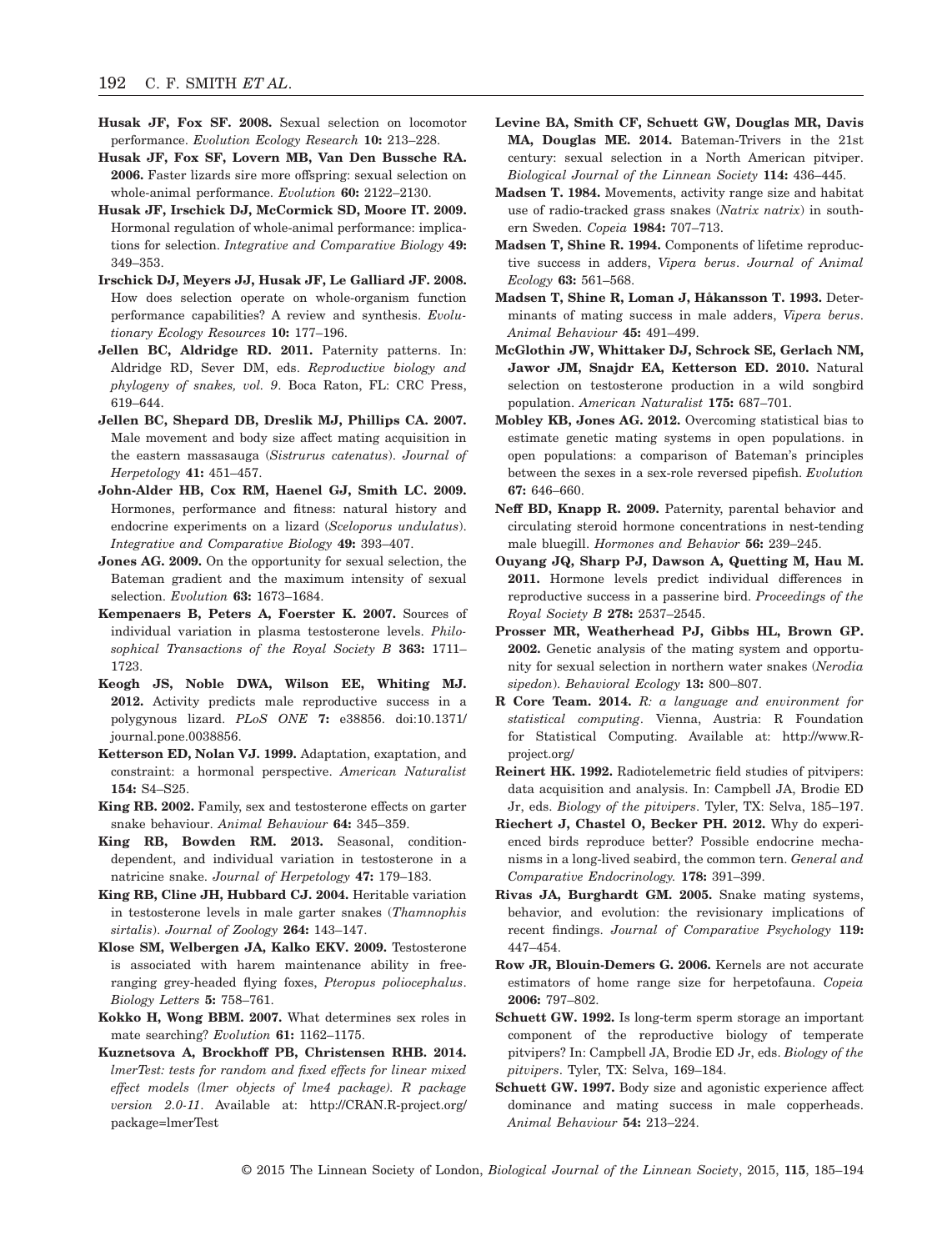- **Schuett GW, Grober MS. 2000.** Post-fight levels of plasma lactate and plasma corticosterone in male copperheads, *Agkistrodon contortrix* (Serpentes, Viperidae): differences between winners and losers. *Physiology and Behavior* **71:** 335–341.
- **Schuett GW, Grober MS, Van Kirk EA, Murdoch WJ. 2004b.** Long-term sperm storage and plasma steroid profile of pregnancy in a western diamond-backed rattlesnake (*Crotalus atrox*). *Herpetological Review* **35:** 328–333.
- **Schuett GW, Hardy DL Sr, Greene HW, Earley RL, Grober MS, Van Kirk EA, Murdoch WJ. 2005.** Sympatric rattlesnakes with contrasting mating systems show differences in seasonal patterns of plasma sex steroids. *Animal Behaviour* **70:** 257–266.
- **Schuett GW, Harlow HJ, Rose JD, Van Kirk EA, Murdoch WJ. 1997.** Annual cycle of plasma testosterone in male copperheads, *Agkistrodon contortrix* (Serpentes, Viperidae): relationship to timing of spermatogenesis, mating, and agonistic behavior. *General and Comparative Endocrinology* **105:** 417–424.
- **Schuett GW, Repp RA, Amarello M, Smith CF. 2013.** Unlike most vipers, female rattlesnakes (*Crotalus atrox*) continue to hunt and feed throughout pregnancy. *Journal of Zoology* **289:** 101–110.
- **Schuett GW, Repp RA, Hoss SK. 2011.** Frequency of reproduction in female western diamond-backed rattlesnakes (*Crotalus atrox*) from the Sonoran Desert of Arizona is variable in individuals: potential role of rainfall and prey densities. *Journal of Zoology* **284:** 105–113.
- **Schuett GW, Repp RA, Taylor EN, DeNardo DF, Earley RL, Van Kirk EA, Murdoch WJ. 2006.** Winter profile of plasma sex steroid levels in free-living male western diamond-backed rattlesnakes, *Crotalus atrox* (Serpentes: Viperidae). *General and Comparative Endocrinology* **149:** 72–80.
- **Schuett GW, Taylor EN, Van Kirk EA, Murdoch WJ. 2004a.** Handling stress and plasma corticosterone levels in captive male western diamond-backed rattlesnakes (*Crotalus atrox*). *Herpetological Review* **35:** 229–233.
- **Seaman DE, Millspaugh JJ, Kerohan BJ, Brundige GC, Raedeke Gitzen RA. 1999.** Effects of sample size on kernel activity range estimates. *Journal of Wildlife Management* **63:** 739–747.
- **Secor SM. 1992.** A preliminary analysis of the movement and home range size of the sidewinder, *Crotalus cerastes*. In: Campbell JA, Brodie ED Jr, eds. *Biology of the pitvipers*. Tyler, TX: Selva, 389–393.
- **Secor SM. 1994.** Ecological significance of movements and activity range for the sidewinder, *Crotalus cerastes*. *Copeia* **1994:** 631–645.
- **Shine R. 1994.** Sexual size dimorphism in snakes revisited. *Copeia* **1994:** 326–346.
- **Shine R. 2003.** Reproductive strategies in snakes. *Proceedings of the Royal Society of London Series B – Biological Sciences* **270:** 995–1004.
- **Shuster SM, Wade MJ. 2003.** *Mating systems and strategies*. Princeton, NJ: Princeton University Press.
- **Sinervo B, Miles DB, Frankino A, Klukowski M,**

**DeNardo DF. 2000.** Testosterone, endurance, and Darwinian fitness: natural and sexual selection on the physiological bases of alternative male behaviors in side-blotched lizards. *Hormones and Behavior* **38:** 222–233.

- **Slip DJ, Shine R. 1988.** The reproductive biology and mating system of diamond pythons, *Morelia spilota* (Serpentes: Boidae). *Herpetologica* **44:** 396–404.
- **Smith CF. 2007.** Sexual dimorphism, and the spatial and reproductive ecology of the copperhead snake (*Agkistrodon contortrix*). Unpublished D. Phil. Thesis, University of Connecticut, USA.
- **Smith CF, Schuett GW, Earley RL, Schwenk K. 2009.** The spatial and reproductive ecology of the copperhead (*Agkistrodon contortrix*) at the northeastern extreme of its range. *Herpetological Monographs* **23:** 45–73.
- **Smith CF, Schuett GW, Schwenk K. 2010.** Relationship of plasma sex steroids to the mating season of copperheads (*Agkistrodon contortrix*) at the north-eastern extreme of their range. *Journal of Zoology* **280:** 362–370.
- **Smith CF, Schwenk K, Earley RL, Schuett GW. 2008.** Sexual size dimorphism of the tongue in a North American pitviper. *Journal of Zoology* **274:** 367–374.
- **Taylor EN, DeNardo DF. 2011.** Hormone and reproductive cycles in snakes. In: Norris DO, Lopez KH, eds. *Hormones and reproduction in vertebrates, vol. 2, reptiles*. San Diego, CA: Academic Press, 355–372.
- **Taylor EN, Schuett GW. 2004.** Effect of temperature and storage duration on the stability of steroid hormones in blood samples from western diamond-backed rattlesnakes (*Crotalus atrox*). *Herpetological Review* **35:** 14–17.
- **Thornhill R, Alcock J. 1983.** *The evolution of insect mating systems*. Cambridge, MA: Harvard University Press.
- **Tiebout HM, Carey JR. 1987.** Dynamic spatial ecology of the water snake, *Nerodia sipedon*. *Copeia* **1987:** 1–18.
- **Trivers RL. 1972.** Parental investment and sexual selection. In: Campbell B, ed. *Sexual selection and the descent of man, 1871-1971*. Chicago, IL: Aldine, 136–179.
- **Ursenbacher S, Erny C, Fumagalli L. 2009.** Male reproductive success and multiple paternity in wild, low-density populations of the Adder (*Vipera berus*). *Journal of Heredity* **100:** 365–370.
- **Wade MJ. 1979.** Sexual selection and variance in reproductive success. *American Naturalist* **114:** 742–747.
- **Wade MJ, Arnold SJ. 1980.** The intensity of sexual selection in relation to male sexual behavior, female choice and sperm precedence. *Animal Behaviour* **28:** 446–461.
- **Waye HL, Mason RT. 2008.** A combination of body condition measurements is more informative than conventional condition indices: temporal variation in body condition and corticosterone in brown tree snakes (*Boiga irregularis*). *General and Comparative Endocrinology* **155:** 607–612.
- **Weatherhead PJ, Prosser MR, Gibbs HL, Brown GP. 2002.** Male reproductive success and sexual selection in northern water snakes determined by microsatellite DNA analysis. *Behavioral Ecology* **13:** 808–815.
- **Westneat DF, Stewart IRK. 2003.** Extra-pair paternity in birds: causes, correlates, and conflicts. *Annual Review of Ecology Evolution and Systematics* **34:** 365–396.